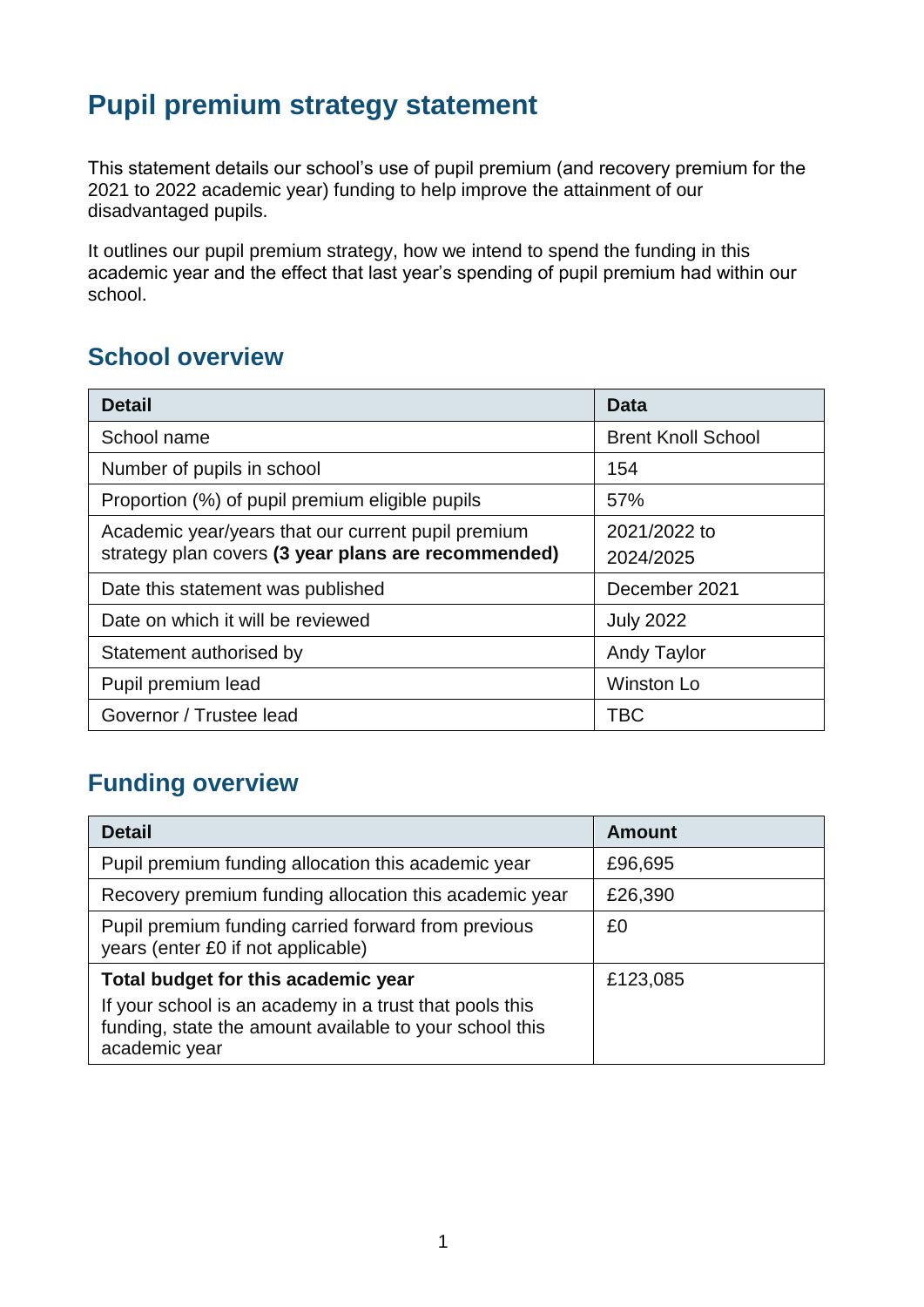# **Part A: Pupil premium strategy plan**

### **Statement of intent**

Our aim is to use pupil premium funding to help us achieve and sustain positive outcomes for our disadvantaged pupils. Whilst socio-economic disadvantage is not generally the primary challenge our pupils face, we strive to minimise any variance in outcomes for disadvantaged pupils across the school by provision of additional intervention in the areas of:

- Communication barriers
- Environmental barriers
- Parental engagement
- Attendance

At the heart of our approach is high-quality teaching focussed on areas that disadvantaged pupils require it most, targeted support based on robust diagnostic assessment of need, and helping pupils to access a broad and balanced curriculum.

Although our strategy is focused on the needs of disadvantaged pupils, it will benefit all pupils in our school where funding is spent on whole-school approaches, such as highquality teaching. Implicit in the intended outcomes detailed below, is the intention that outcomes for non-disadvantaged pupils will be improved alongside progress for their disadvantaged peers.

Our strategy will be driven by the needs and strengths of each young person, based on formal and informal assessments, not assumptions or labels. This will help us to ensure that we offer them the relevant skills and experience they require to be prepared for adulthood.

## **Challenges**

This details the key challenges to achievement that we have identified among our disadvantaged pupils.

| <b>Challenge</b><br>number | <b>Detail of challenge</b>                                                                                                                                                                                              |
|----------------------------|-------------------------------------------------------------------------------------------------------------------------------------------------------------------------------------------------------------------------|
|                            | High deprivation – 57% of pupils eligible for PP. Lewisham in top 20% of most<br>deprived areas in England ranked 48th most deprived out of 326 local<br>authorities.                                                   |
|                            | Communication barriers - some pupils have complex social, communication<br>and emotional needs which can result in emotional deregulation. This lack of<br>regulation can impact on their ability to learn effectively. |
|                            | Environmental barriers – some pupils' sensory needs are negatively affected<br>by their physical environment; this can reduce their ability to learn effectively.                                                       |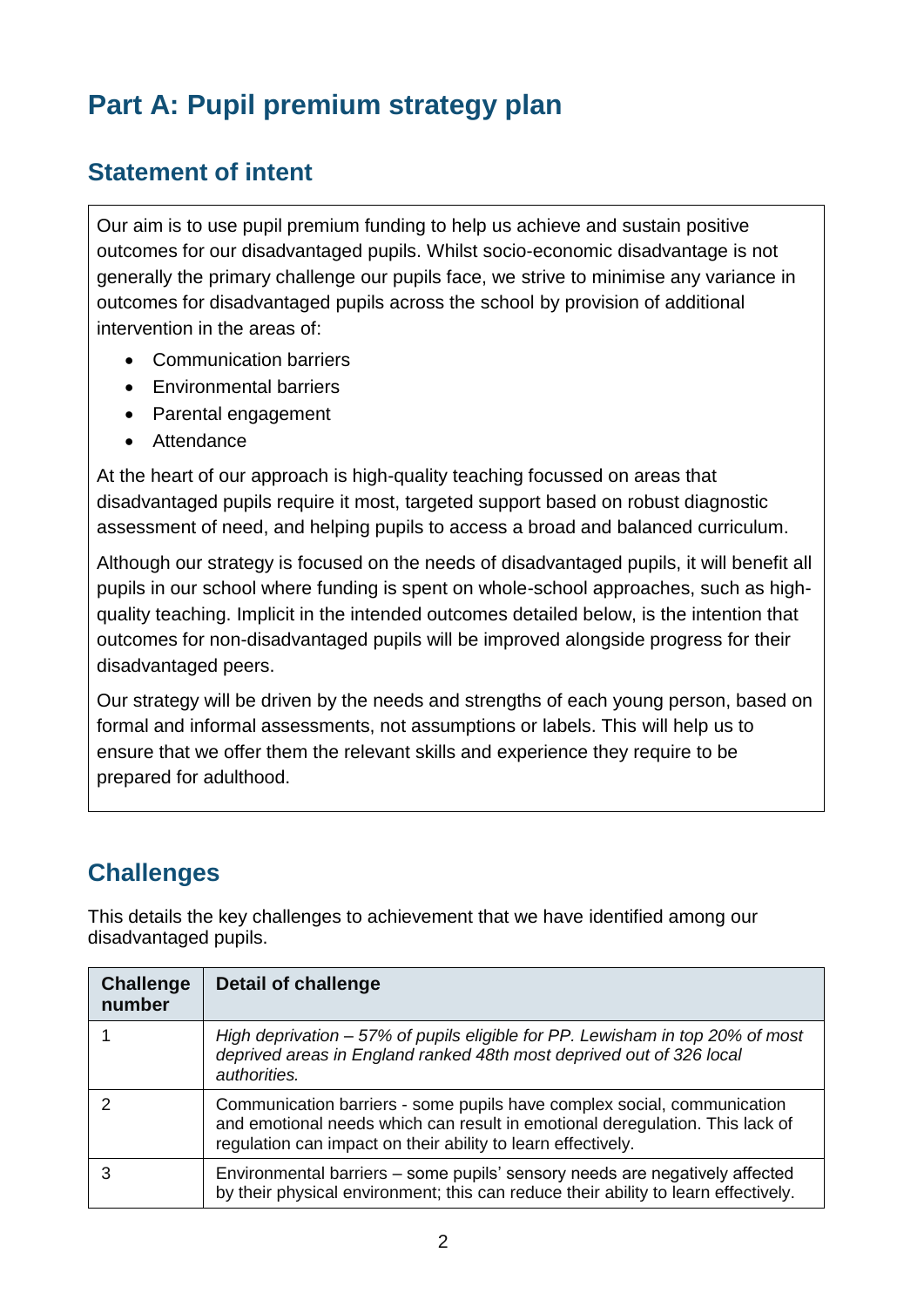| Parental engagement – some parents require a high level of support to<br>engage fully in all aspects of school life.                                                                                        |
|-------------------------------------------------------------------------------------------------------------------------------------------------------------------------------------------------------------|
| Attendance – some pupils struggle to maintain consistently high levels of<br>attendance. This interrupted attendance pattern leads to slower levels of<br>progress.                                         |
| Starting levels – many pupils entering at early years have underdeveloped<br>communication skills as well as poor personal, social and emotional<br>development compared with most children of similar age. |

#### **Intended outcomes**

This explains the outcomes we are aiming for **by the end of our current strategy plan**, and how we will measure whether they have been achieved.

| <b>Intended outcome</b>                                                                                                                               | <b>Success criteria</b>                                                                                                                                                                                                                                                                                                   |
|-------------------------------------------------------------------------------------------------------------------------------------------------------|---------------------------------------------------------------------------------------------------------------------------------------------------------------------------------------------------------------------------------------------------------------------------------------------------------------------------|
| 1. Improved attainment of all pupils in all<br>subject areas.                                                                                         | Pupil progress tracked on SOLAR with<br>underachieving pupils identified for<br>interventions.<br>More pupils achieving accreditation at KS4.                                                                                                                                                                             |
| 2. Quality of teaching to be at least good and<br>often outstanding.                                                                                  | More pupils achieving accreditation at KS4.<br>SOLAR data indicates consistent progress.<br>Pupils become more independent in their<br>work.<br>Books show progress and good writing<br>skills.                                                                                                                           |
| 3. Pupils will access a range of<br>communication techniques to support<br>their learning and ability to express<br>themselves and understand others. | Embedding of Communicate in Print in all<br>lessons and visible widespread use of<br>Makaton sign language throughout the<br>school.<br>Speech bubbles sessions used to promote<br>confidence in pupils verbally expressing<br>themselves.<br>SaLT reports on individual pupils.<br>Personal Development Tracker reports. |
| 4. Sustained parental engagement as a<br>valuable part of the school community to<br>support pupils' learning, pupils' families<br>and wellbeing.     | Regular contact (at least weekly) with all<br>parents to inform of school events and<br>notices.<br>Strategies to empower parents to support<br>and encourage their child's learning.<br>Access for all parents to laptops and online<br>facilities for learning.                                                         |
| 5. Pupils will have regular physical activity to<br>improve health and mental wellbeing.                                                              | The school will establish a Daily Mile on top<br>of weekly PE lessons to promote physical<br>exercise and wellbeing.<br>Wellbeing activities will also include art<br>therapy and lego therapy.<br>Personal Development Tracker reports.                                                                                  |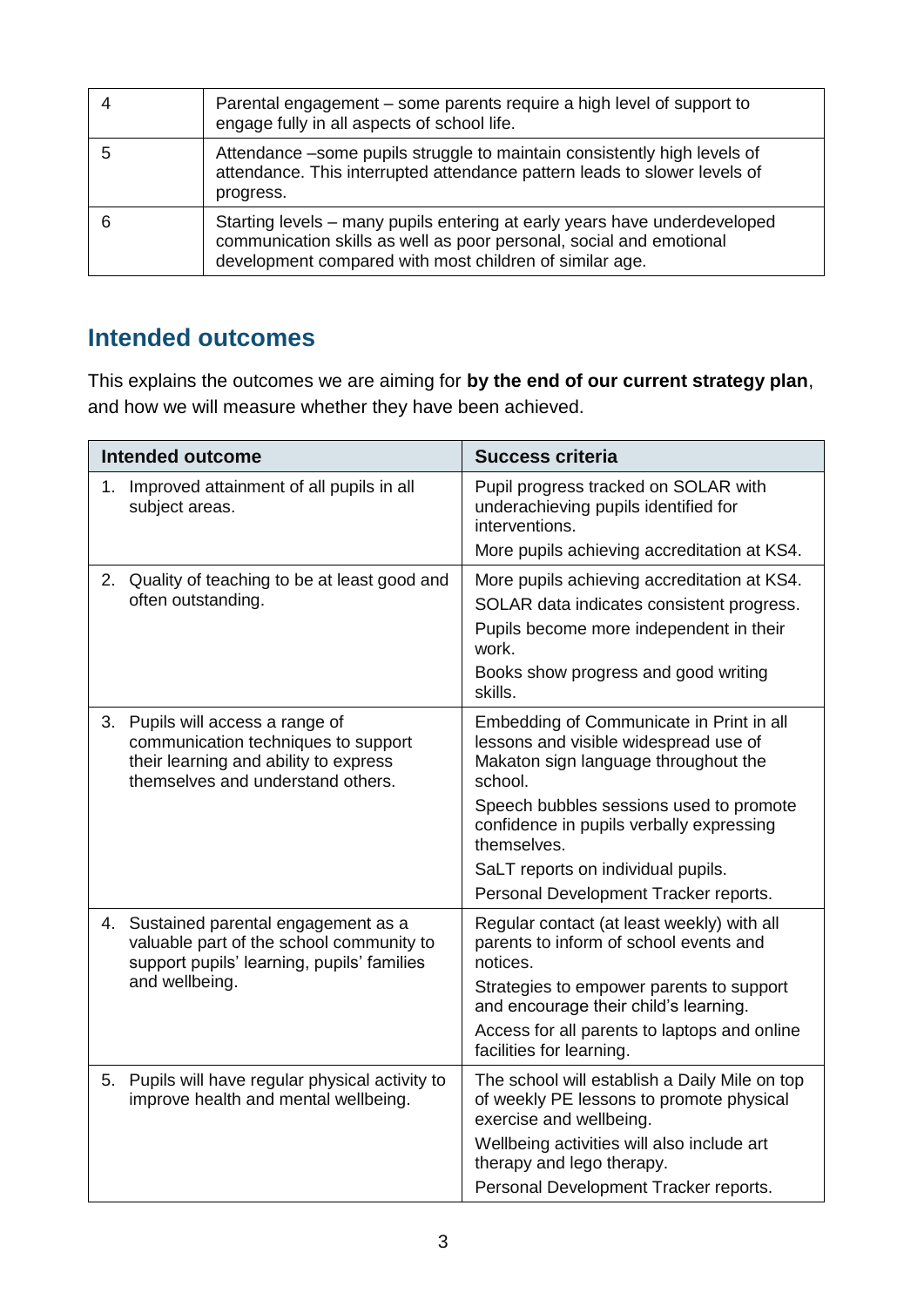| 6. Pupils will improve literacy and reading<br>skills. | The school will implement ERIC (Extra<br>Reading In Class) time which will involve 20-<br>30 minute sessions 3 mornings a week.<br>These will involve pupils reading out loud,<br>listening to spoken word and demonstrating<br>comprehension skills. |  |  |
|--------------------------------------------------------|-------------------------------------------------------------------------------------------------------------------------------------------------------------------------------------------------------------------------------------------------------|--|--|
|                                                        | Nessy Fingers software package will help<br>pupils with word recognition as well as<br>developing typing speed.                                                                                                                                       |  |  |
| Improved and sustained attendance for all<br>pupils.   | Attendance figures for the school will be<br>comparable to or above national averages.                                                                                                                                                                |  |  |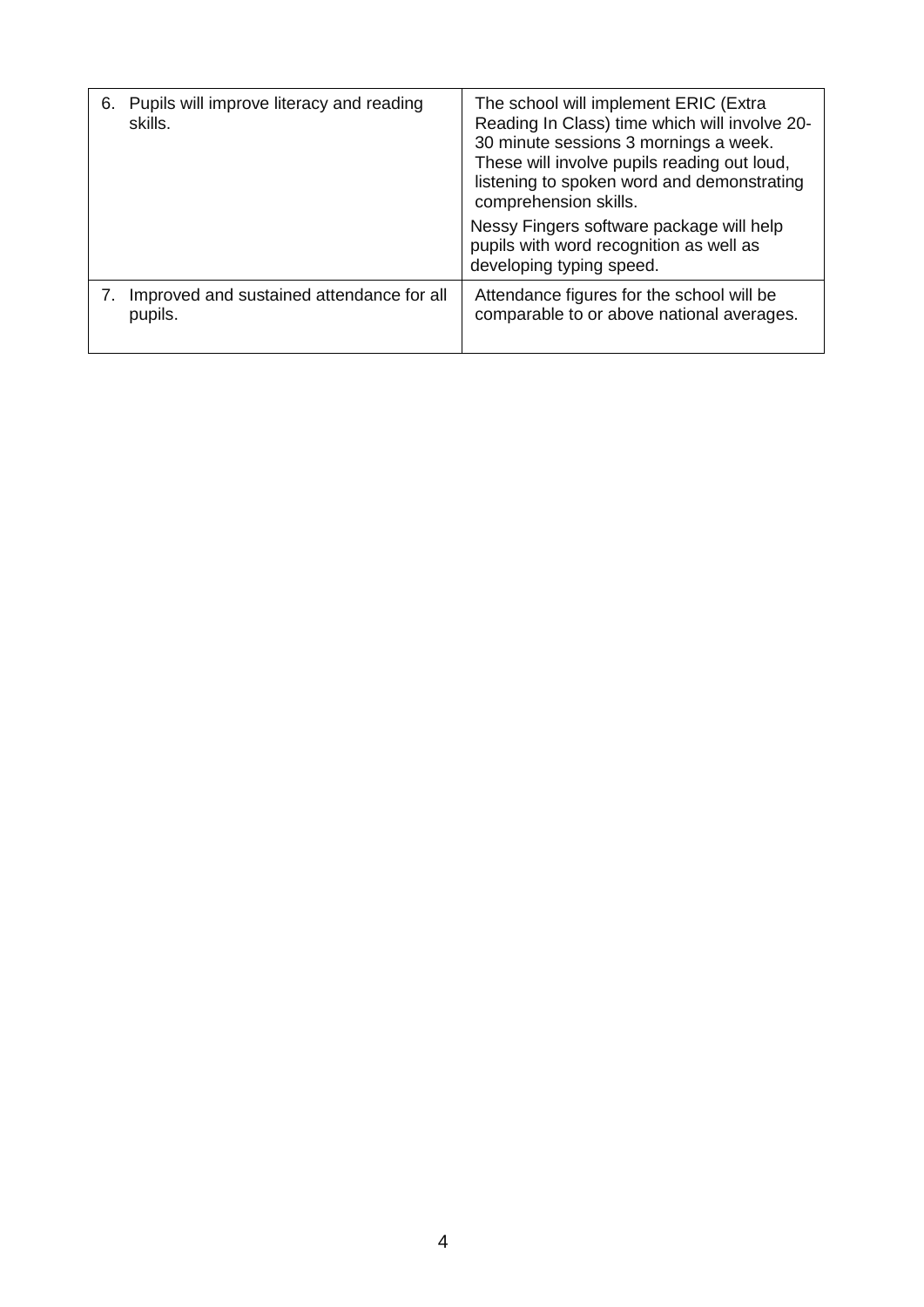### **Activity in this academic year**

This details how we intend to spend our pupil premium (and recovery premium funding) **this academic year** to address the challenges listed above.

#### **Teaching (for example, CPD, recruitment and retention)**

Budgeted cost: £38000

| <b>Activity</b>                                                      | Evidence that supports this approach                                                                                                                                                                                                                                                                                                                                  | <b>Challenge</b><br>number(s)<br>addressed |
|----------------------------------------------------------------------|-----------------------------------------------------------------------------------------------------------------------------------------------------------------------------------------------------------------------------------------------------------------------------------------------------------------------------------------------------------------------|--------------------------------------------|
| Non-residential<br>educational<br>visits<br>e.g. Sydenham<br>Gardens | Previous trips have improved pupil engagement and<br>reinforcing of classroom material.<br>It is well documented that educational visits encourage<br>pupils to learn and increases motivation.<br>School trips also provide visual and sensory<br>experiences that stimulate pupils' learning and<br>understanding. They can also improve life and social<br>skills. | 2,6                                        |
| Library<br><b>Extend library</b><br>provision                        | Much evidence relating to reading and reading<br>comprehension as vital to pupil progress in all areas of<br>learning.<br>Increased library resources will allow pupils of all ages<br>and ability to access literacy skills.                                                                                                                                         | 2,3,6                                      |
| <b>Extended</b><br>ipad/laptop<br>provision                          | Evidence has indicated the effectiveness of computer<br>assisted learning provided it is used appropriately.                                                                                                                                                                                                                                                          | 2,3,6                                      |

#### **Targeted academic support (for example, tutoring, one-to-one support structured interventions)**

Budgeted cost: £27750

| <b>Activity</b>                                                                         | Evidence that supports this approach                                                                                                                                                                         | <b>Challenge</b><br>number(s)<br>addressed |
|-----------------------------------------------------------------------------------------|--------------------------------------------------------------------------------------------------------------------------------------------------------------------------------------------------------------|--------------------------------------------|
| Increase speech and<br>language therapy<br>across all year groups                       | EEF toolkit describes a moderate impact for low<br>cost for oral Language interventions.<br>PDT indicates PPG pupils achieving at least as<br>well as nonPPG pupils in communication, speech<br>and language | 2                                          |
| Out of hours learning:<br>After school clubs<br>including:<br>Very limited offer due to | Activities offered over previous years have been<br>accessed by PPG pupils resulting in improved<br>social and communication skills.                                                                         |                                            |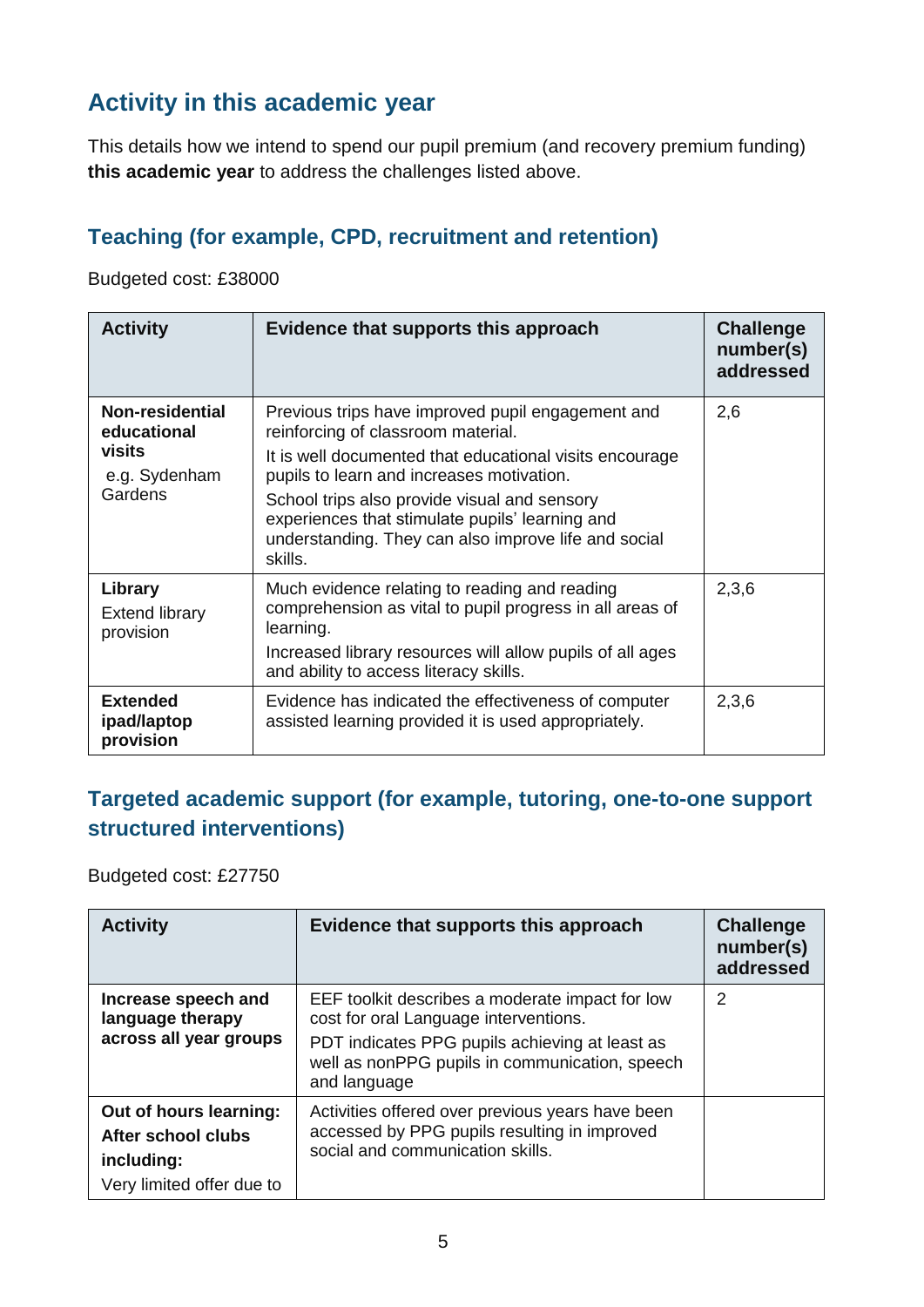| pandemic<br>Breakfast club<br>Duke of Edinburgh<br>award scheme (limited)                                                                                                                                    |                                                                                                                                                                                                                                                                                                                                                                                                                                                                                                                                                                        |   |
|--------------------------------------------------------------------------------------------------------------------------------------------------------------------------------------------------------------|------------------------------------------------------------------------------------------------------------------------------------------------------------------------------------------------------------------------------------------------------------------------------------------------------------------------------------------------------------------------------------------------------------------------------------------------------------------------------------------------------------------------------------------------------------------------|---|
| <b>Speech</b><br><b>Bubbles</b>                                                                                                                                                                              | Independent research indicates that it had<br>promise to develop pupils' self-efficacy and<br>communication skills.<br>Wider evidence from the EEF toolkit on oral<br>language interventions shows consistently<br>positive effects of on average +5 months'<br>additional progress over the course of a year. The<br>impact tends to be greatest for younger children<br>and those from disadvantaged backgrounds.<br>A number of studies also show the impact of<br>trained teaching assistants effectively supporting<br>oral language skills and reading outcomes. | 2 |
| <b>Targeted Resources</b><br>Resource budget<br>delegated to middle<br>leaders to provide<br>targeted support to<br>identified groups of<br>pupils.<br>Science and Animal<br>Week and/or new<br>activity tbc | Science and Animal Week was a success<br>previously.<br>Evaluation and feedback collected from staff and<br>pupils were very positive citing shared<br>experiences as a group. Many wanted a repeat of<br>this next year.                                                                                                                                                                                                                                                                                                                                              |   |

### **Wider strategies (for example, related to attendance, behaviour, wellbeing)**

Budgeted cost: £60500

| <b>Activity</b>                               | Evidence that supports this approach                                                                                                                                        | <b>Challenge</b><br>number(s)<br>addressed |
|-----------------------------------------------|-----------------------------------------------------------------------------------------------------------------------------------------------------------------------------|--------------------------------------------|
| <b>Home School</b><br><b>Support</b>          | Over recent years, targeted support of<br>parents has been a useful and successful strategy<br>in involving parents and raising the attendance<br>and engagement of pupils. | 4,5                                        |
| <b>Parental</b><br>engagement                 | There is some evidence that shows that engaging<br>parents in their children's learning improves<br>attainment although this is challenging (EEF<br>toolkit).               | 4                                          |
| <b>ELSA support</b>                           | Evidence suggests that ELSA intervention can<br>have a moderate improvement in academic<br>performance and reduce problematic behaviours.                                   |                                            |
| <b>Recovery Home</b><br><b>School Support</b> | 1 year contract. Targeted support aimed at<br>involving parents and raising the attendance and<br>engagement of pupils in response to additional                            | 4,5                                        |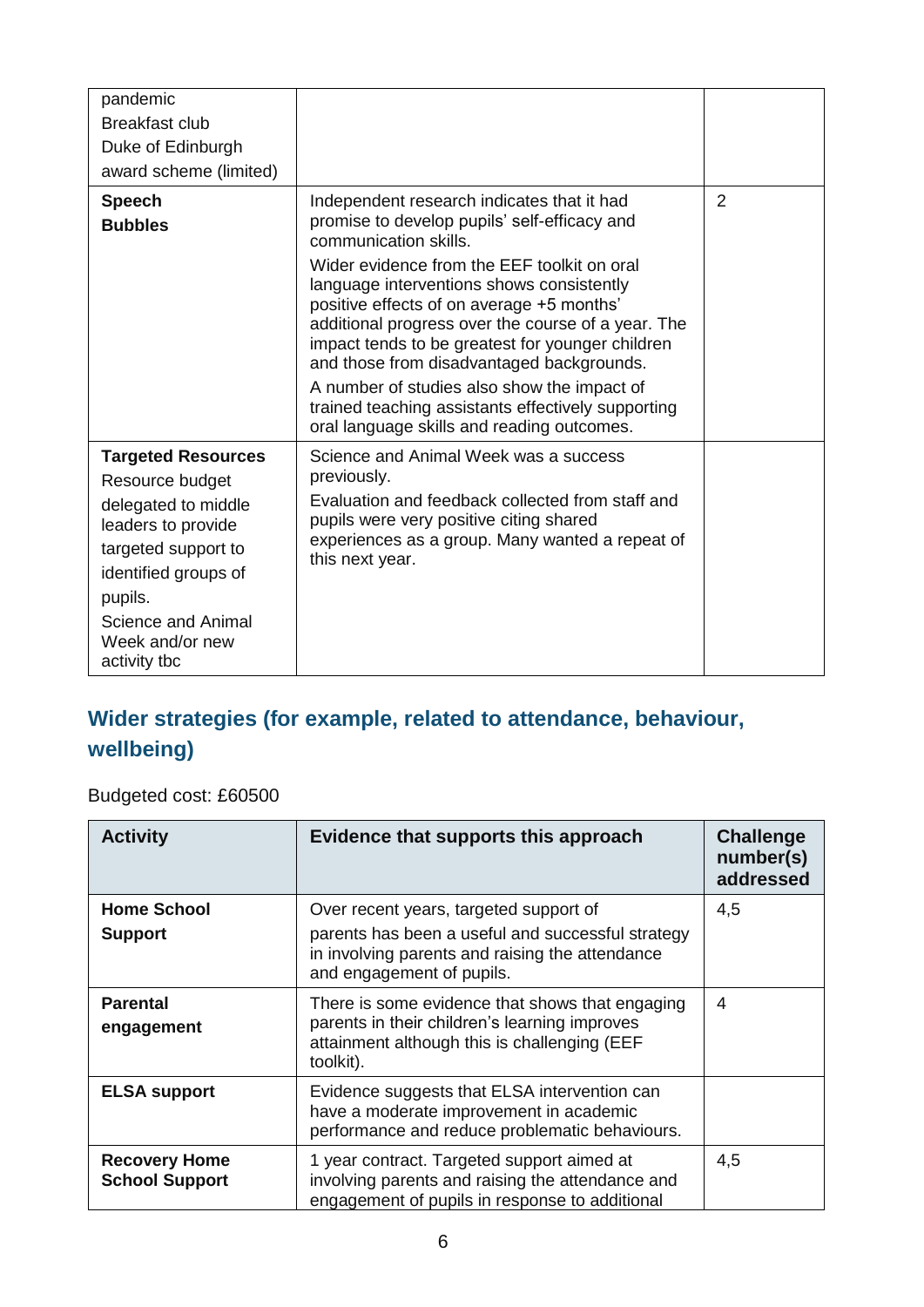|                                                    | challenges presented with regard to COVID<br>recovery                                                                      |  |
|----------------------------------------------------|----------------------------------------------------------------------------------------------------------------------------|--|
| <b>Recovery Midday</b><br><b>Meals Supervision</b> | 1 year contract. Additional supervision in<br>response to additional challenges presented with<br>regard to COVID recovery |  |

**Total budgeted cost: £***126250*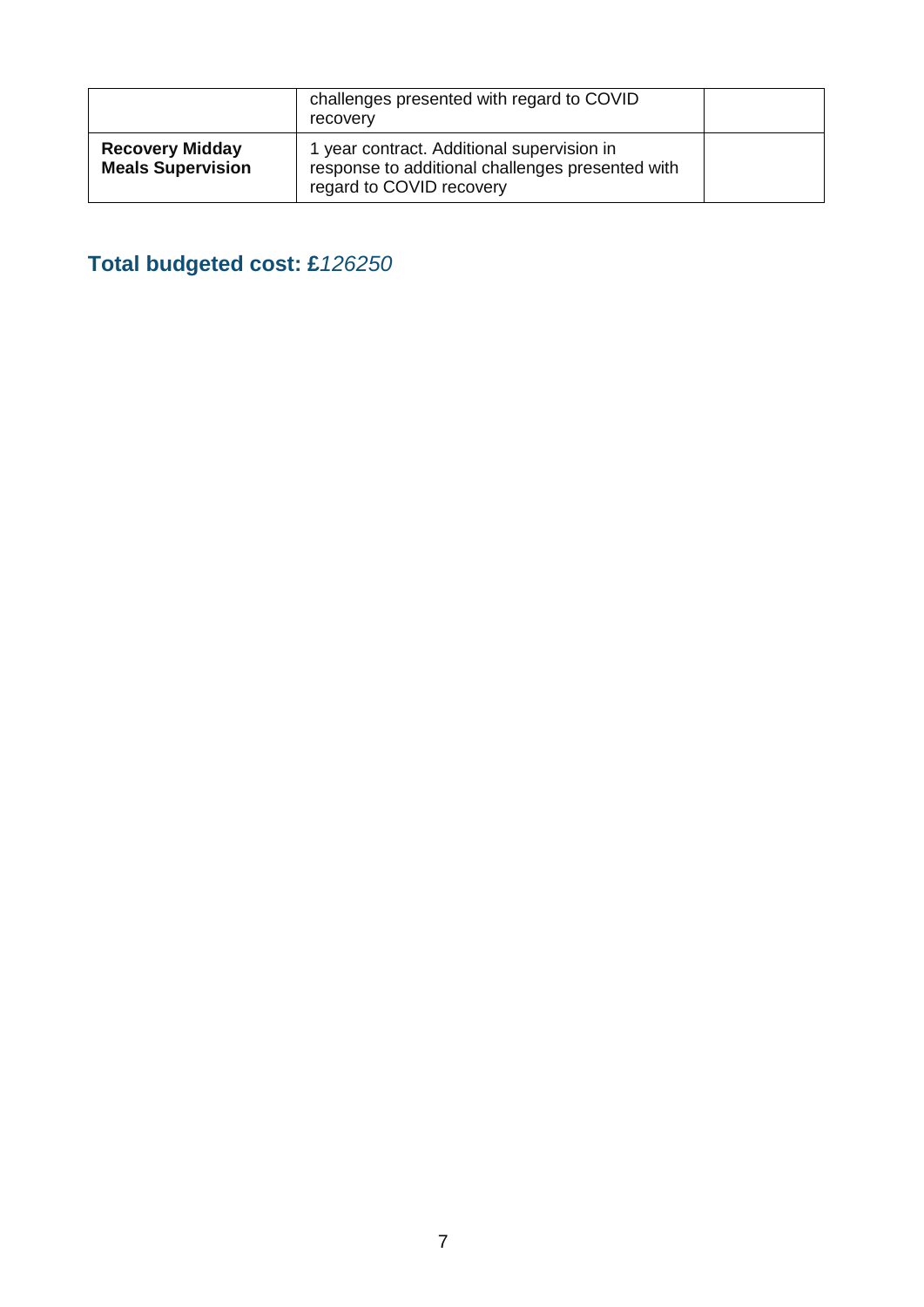## **Part B: Review of outcomes in the previous academic year**

#### **Pupil premium strategy outcomes**

This details the impact that our pupil premium activity had on pupils in the 2020 to 2021 academic year.

Covid 19 disrupted many of the intended outcomes and activities for 2020-21, with online teaching and learning becoming a feature for a significant part of the year. Online packages such as Seesaw allowed pupils to access and complete work set by teachers from home for all subjects. Reading Eggs was also brought in to allow pupils access to a library of diverse reading material to maintain reading and literacy skills for all ages at home. Laptops were provided to pupils who had no access to online learning at home. Additionally, the school provided printed copies of work set by teachers which were posted home to pupils with no access to online learning.

| Pupil                    | Pupil            | <b>GCSE</b>               | <b>GCSE</b>               | <b>FS</b>                 | <b>ENTRY</b>              | <b>ENTRY</b>              |
|--------------------------|------------------|---------------------------|---------------------------|---------------------------|---------------------------|---------------------------|
|                          | Premium          | <b>English</b>            | <b>Maths</b>              | <b>MATHS EL</b>           | English                   | Add english               |
|                          | <b>Indicator</b> | <b>WJEC</b>               | Edexcel                   | <b>EDEXCEL</b>            | <b>WJEC</b>               | <b>WJEC</b>               |
| 1                        | F                | $\widetilde{\phantom{m}}$ | $\widetilde{\phantom{m}}$ | 1                         | $\widetilde{\phantom{m}}$ | $\tilde{\phantom{a}}$     |
| $\overline{2}$           | T                | $\tilde{}$                | $\tilde{}$                | $\overline{2}$            | E <sub>3</sub>            | $\tilde{}$                |
| 3                        | T                | 1                         | 1                         | 3                         | E <sub>3</sub>            | ~                         |
| $\overline{\mathcal{A}}$ | T                | $\tilde{}$                | 1                         | 3                         | E <sub>3</sub>            | $\tilde{\phantom{a}}$     |
| 5                        | T                | $\tilde{}$                | $\tilde{}$                | $\mathbf{I}$              | E <sub>2</sub>            | $\widetilde{\phantom{m}}$ |
| 6                        | T                | $\widetilde{\phantom{m}}$ | $\tilde{}$                | $\overline{2}$            | E <sub>3</sub>            | $\widetilde{\phantom{m}}$ |
| $\overline{7}$           | F                | $\tilde{}$                | 1                         | 1                         | E1                        | E <sub>2</sub>            |
| 8                        | T                | $\tilde{}$                | $\tilde{}$                | $\tilde{\phantom{a}}$     | $\widetilde{\phantom{m}}$ | $\widetilde{\phantom{m}}$ |
| 9                        | T                | $\tilde{\phantom{a}}$     | ~                         | $\overline{2}$            | E <sub>2</sub>            | E <sub>2</sub>            |
| 10                       | T                | $\widetilde{\phantom{m}}$ | $\tilde{\phantom{a}}$     | $\widetilde{\phantom{m}}$ | $\tilde{}$                | $\tilde{}$                |
| 11                       | T                | $\tilde{\phantom{a}}$     | ~                         | 1                         | E <sub>2</sub>            | E <sub>2</sub>            |
| 12                       | Ť                | $\widetilde{\phantom{m}}$ | ~                         | 1                         | E <sub>2</sub>            | $\widetilde{\phantom{m}}$ |
| 13                       | T                | $\widetilde{\phantom{m}}$ | $\widetilde{\phantom{m}}$ | $\widetilde{\phantom{m}}$ | $\tilde{\phantom{a}}$     | $\widetilde{\phantom{m}}$ |
| 14                       | F                | $\tilde{\phantom{a}}$     | $\tilde{}$                | 3                         | E <sub>2</sub>            | E <sub>2</sub>            |
| 15                       | T                | $\tilde{}$                | ~                         | $\tilde{\phantom{a}}$     | $\tilde{}$                | $\tilde{}$                |
| 16                       | F                | $\widetilde{\phantom{m}}$ | ~                         | $\tilde{\phantom{a}}$     | $\tilde{\phantom{a}}$     | ~                         |
| 17                       | F                | $\tilde{\phantom{a}}$     | ~                         | $\widetilde{\phantom{m}}$ | ~                         | $\widetilde{\phantom{m}}$ |

In Year 11, Accreditation details and final destinations.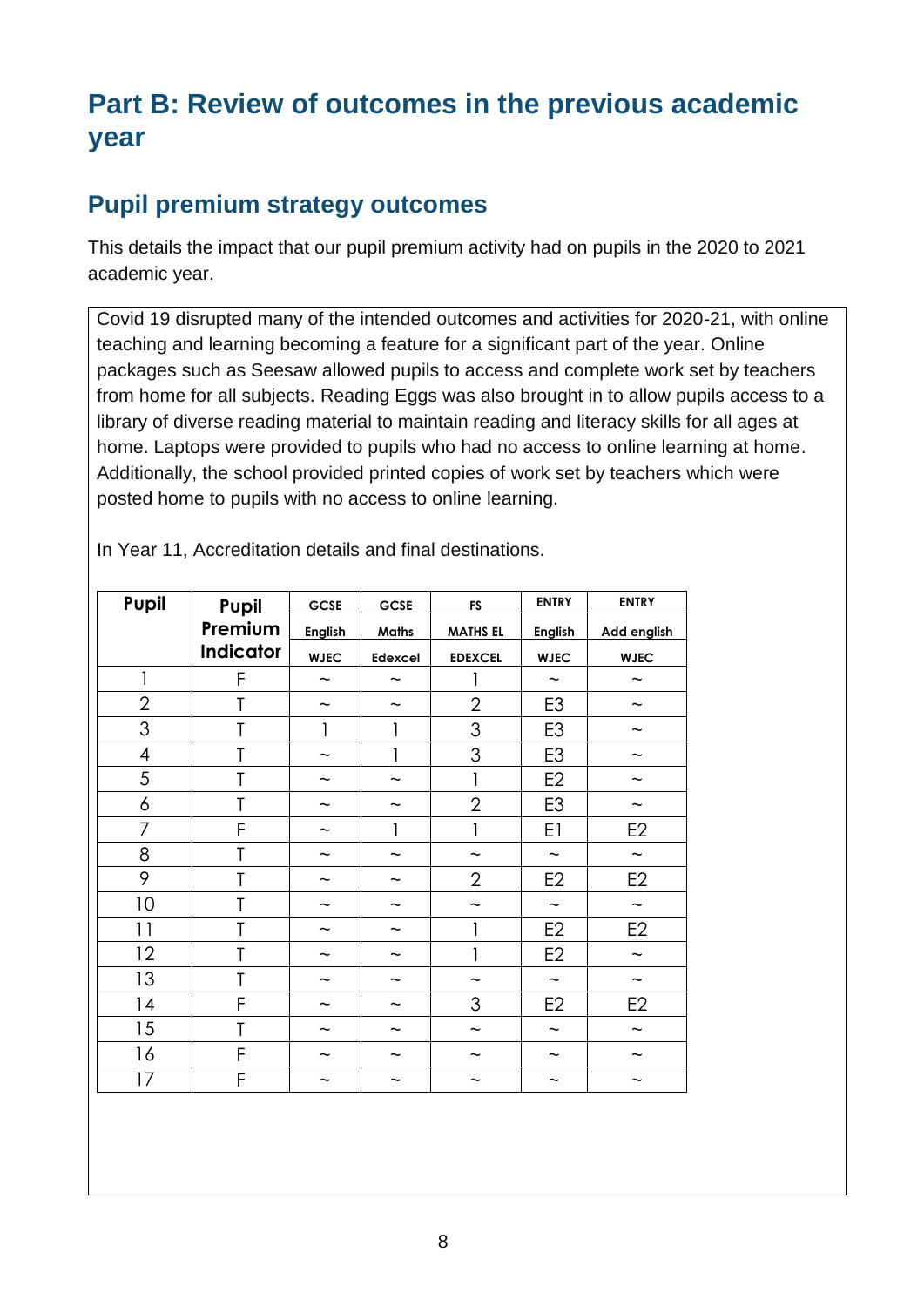|                         | Destination (number of students)                          |                                                           |                                                        |                                                |                                                            |                                                           |
|-------------------------|-----------------------------------------------------------|-----------------------------------------------------------|--------------------------------------------------------|------------------------------------------------|------------------------------------------------------------|-----------------------------------------------------------|
| All<br>students<br>(17) | FE College<br>- Bromley                                   | <b>FE College</b><br>- Lewisham                           | FE College -<br>Capel<br>Manor                         | Specialist<br>School 6th<br>Form -<br>Drumbeat | Specialist<br>School 6th<br>Form -<br><b>Shooters Hill</b> | Specialist<br>School 6th<br>Form -<br>Greenvale<br>School |
|                         | $\overline{4}$                                            |                                                           |                                                        | 6                                              | 3                                                          | $\overline{2}$                                            |
| Courses followed        | Personal<br>Progression<br>Pathway                        | Supported<br>learning -<br>Vocational<br>taster<br>course | 3 day<br>Animal<br>Husbandry<br>Entry<br>level3/level1 | 6th form<br>full time<br>education             | 6th form<br>vocational<br>work skills<br>programme         | 6th form<br>full time<br>education                        |
|                         | Supported<br>Learning<br>Course -<br>Vocational<br>taster |                                                           |                                                        |                                                |                                                            |                                                           |
|                         | Vocational<br>taster<br>course                            |                                                           |                                                        |                                                |                                                            |                                                           |

Data on progress and PDT.

| <b>Interventions</b>          | Objective                                                                                           | Outcomes/Impact                                                                  | <b>Evaluation of Impact</b>                                                                                                                                                                                                                                                                                                                                      |
|-------------------------------|-----------------------------------------------------------------------------------------------------|----------------------------------------------------------------------------------|------------------------------------------------------------------------------------------------------------------------------------------------------------------------------------------------------------------------------------------------------------------------------------------------------------------------------------------------------------------|
| <b>Home School</b><br>Support | Raise individual<br>attainment                                                                      | Increased<br>attendance.                                                         | Impact was difficult to evaluate<br>due to lockdown and absences                                                                                                                                                                                                                                                                                                 |
|                               | addressing concerns<br>with families which                                                          |                                                                                  | attributed to Covid 19.                                                                                                                                                                                                                                                                                                                                          |
|                               | lead to<br>underachievement.                                                                        | Parents more<br>engaged with their                                               | Some evidence of more<br>parental engagement as a<br>consequence of school<br>lockdown e.g. direct<br>involvement with accessing<br>online work and supporting the<br>child's learning at home.<br>Also, regular phone contact with<br>parents to check on pupils and<br>their families during lockdown<br>and provide advice regarding<br>wellbeing and safety. |
|                               | Provide advice and<br>guidance on a<br>range of issues<br>including housing,<br>health and finance. | child's learning that<br>leads to improved<br>attainment.                        |                                                                                                                                                                                                                                                                                                                                                                  |
|                               | Provide uniform to<br>pupil premium pupils                                                          | Parents become<br>more confident and<br>empowered to deal<br>with arising issues |                                                                                                                                                                                                                                                                                                                                                                  |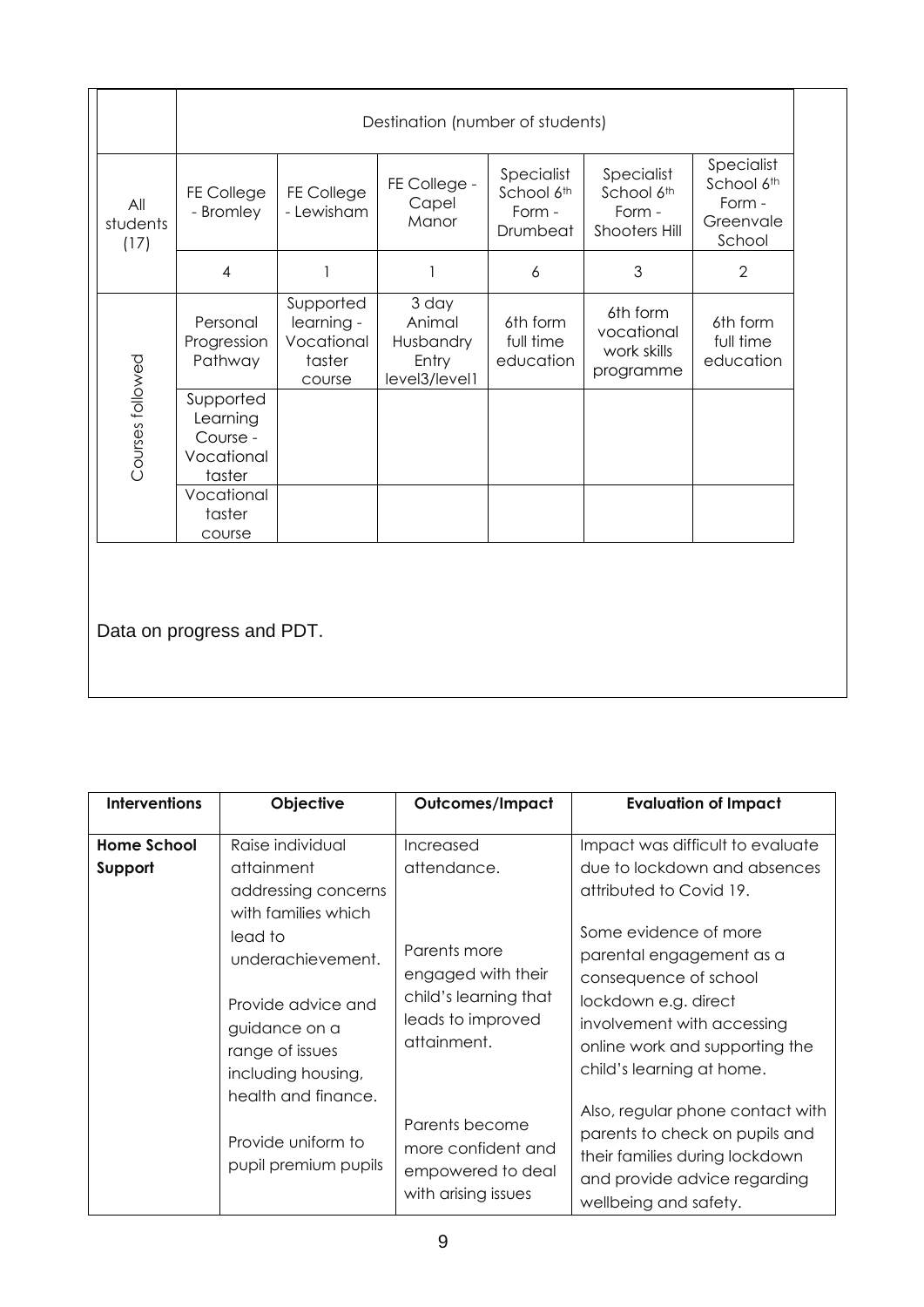|                                                                                |                                                                                                                                                                     | which frees up time<br>for them to engage<br>with their child's<br>learning.                                                                      | Weekly emails with newsletters<br>and information sent to parents.                                                                                                              |
|--------------------------------------------------------------------------------|---------------------------------------------------------------------------------------------------------------------------------------------------------------------|---------------------------------------------------------------------------------------------------------------------------------------------------|---------------------------------------------------------------------------------------------------------------------------------------------------------------------------------|
|                                                                                |                                                                                                                                                                     | Uniforms provide<br>students with a sense<br>of belonging and<br>being part of the<br>school community,<br>which improves<br>motivation to learn. |                                                                                                                                                                                 |
| Non-residential<br>educational                                                 | Provide opportunities<br>to transfer and apply                                                                                                                      | Pupils learning of<br>classroom material is                                                                                                       | Non-residential visits were                                                                                                                                                     |
| visits $e.g.$                                                                  | knowledge and skills                                                                                                                                                | reinforced and level                                                                                                                              | severely curbed by Covid 19.                                                                                                                                                    |
| Sydenham<br>Gardens                                                            | taught in the<br>classroom.                                                                                                                                         | of engagement is<br>raised.                                                                                                                       | Pupils developed more self-<br>confidence with carrying out<br>various tasks in Sydenham<br>Gardens.                                                                            |
|                                                                                | Promote<br>independence and<br>greater self-<br>awareness.                                                                                                          | Pupils show<br>increased<br>confidence and<br>independence.                                                                                       | Pupils could apply knowledge<br>learned in class to activities in<br>Sydenham Gardens.                                                                                          |
|                                                                                | Increase cultural<br>experiences.<br><b>Sydenham Gardens</b><br>provides experience<br>and importance of<br>the natural world on<br>mental health and<br>wellbeing. | Pupils develop<br>better social skills<br>and increase culture<br>capital, forming<br>positive memories of<br>their experiences.                  |                                                                                                                                                                                 |
| <b>Increase</b><br>speech and<br>language<br>therapy across<br>all year groups | Remote (instead of<br>direct) support for<br>individuals and<br>groups to learn,<br>apply and extend<br>communication skills.                                       | PPG pupils achieve<br>as well as non-PPG<br>pupils in<br>communication,<br>speech and<br>language.                                                | Limited speech and language<br>provided during lockdown via<br>online methods.<br>Speech and language therapy<br>was restored later in the year<br>and some transition work was |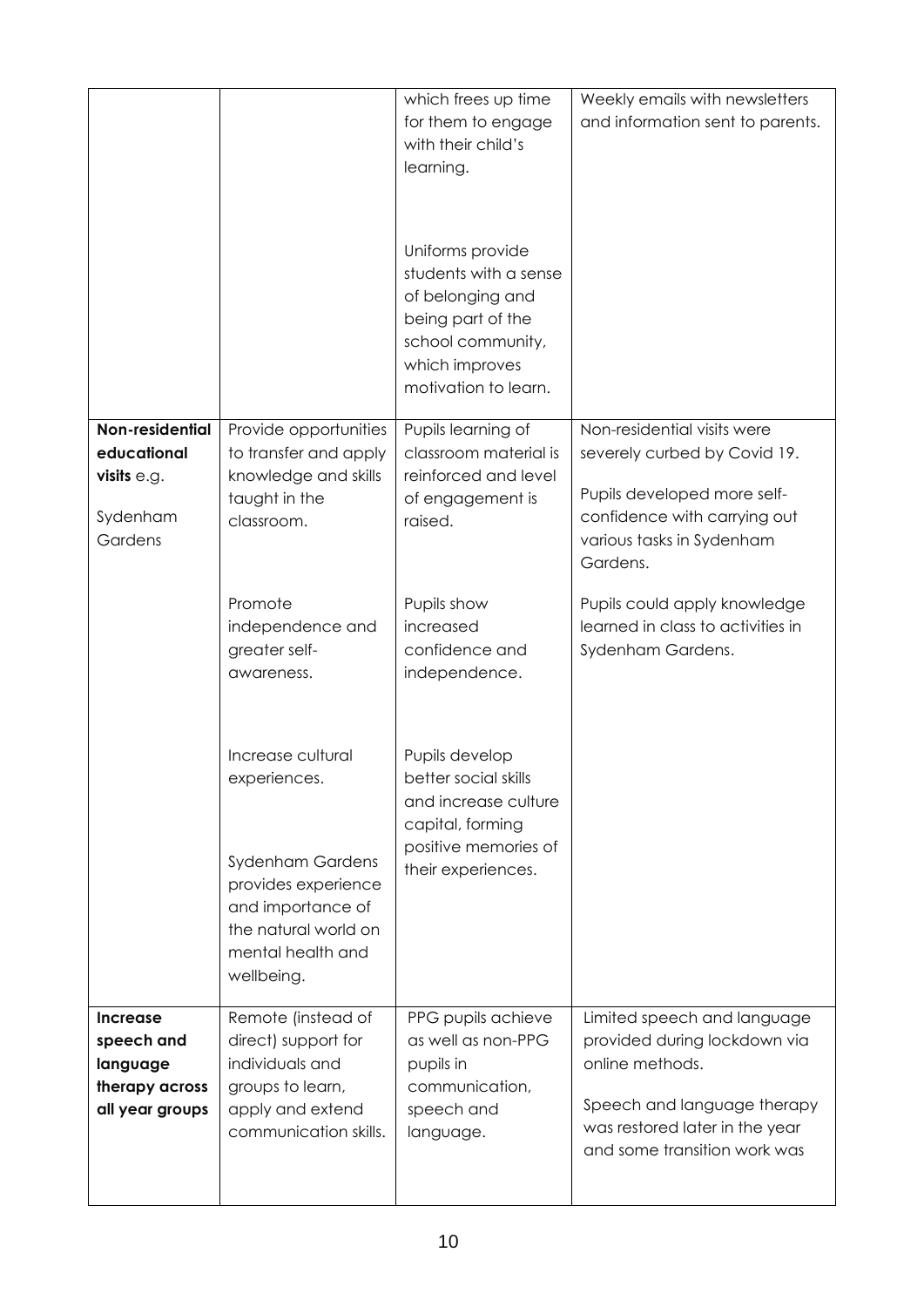|                                                               |                                                                                             | Pupils make good<br>progress on<br>communication<br>skills.             | done with Yr11s as well as work<br>with various individuals.                                                                |
|---------------------------------------------------------------|---------------------------------------------------------------------------------------------|-------------------------------------------------------------------------|-----------------------------------------------------------------------------------------------------------------------------|
| Out of hours<br>learning:                                     | Promote a range of<br>practical physical<br>skills.                                         | Improved social and<br>communication skills.                            | No out of hours clubs were<br>running.<br>The daily mile was introduced to                                                  |
| After school<br>clubs<br>including:                           | Promote health and<br>fitness.                                                              | Increased health<br>and fitness.                                        | promote health and fitness<br>although this took place during<br>morning registration. The<br>majority of pupils took part. |
| Very limited<br>offer due to<br>pandemic                      | Provide opportunities<br>to raise self-esteem<br>and self-awareness.                        | Improved self-<br>esteem,<br>independence and<br>self-awareness.        |                                                                                                                             |
| <b>Breakfast club</b><br>Duke of<br>Edinburgh<br>award scheme | Provide opportunities<br>to work as part of a<br>group (often with<br>less familiar peers). |                                                                         |                                                                                                                             |
| (limited)                                                     | Provide opportunities<br>to develop social<br>interaction and play<br>skills.               |                                                                         |                                                                                                                             |
|                                                               | Promote<br>independence and<br>raise self-esteem.                                           |                                                                         |                                                                                                                             |
|                                                               | Provide opportunities<br>to learn practical life<br>skills.                                 |                                                                         |                                                                                                                             |
| Speech<br><b>Bubbles</b>                                      | Promotes<br>communication,<br>confidence and<br>well-being.                                 | PPG pupils achieve<br>as well as non-PPG<br>pupils in<br>communication, |                                                                                                                             |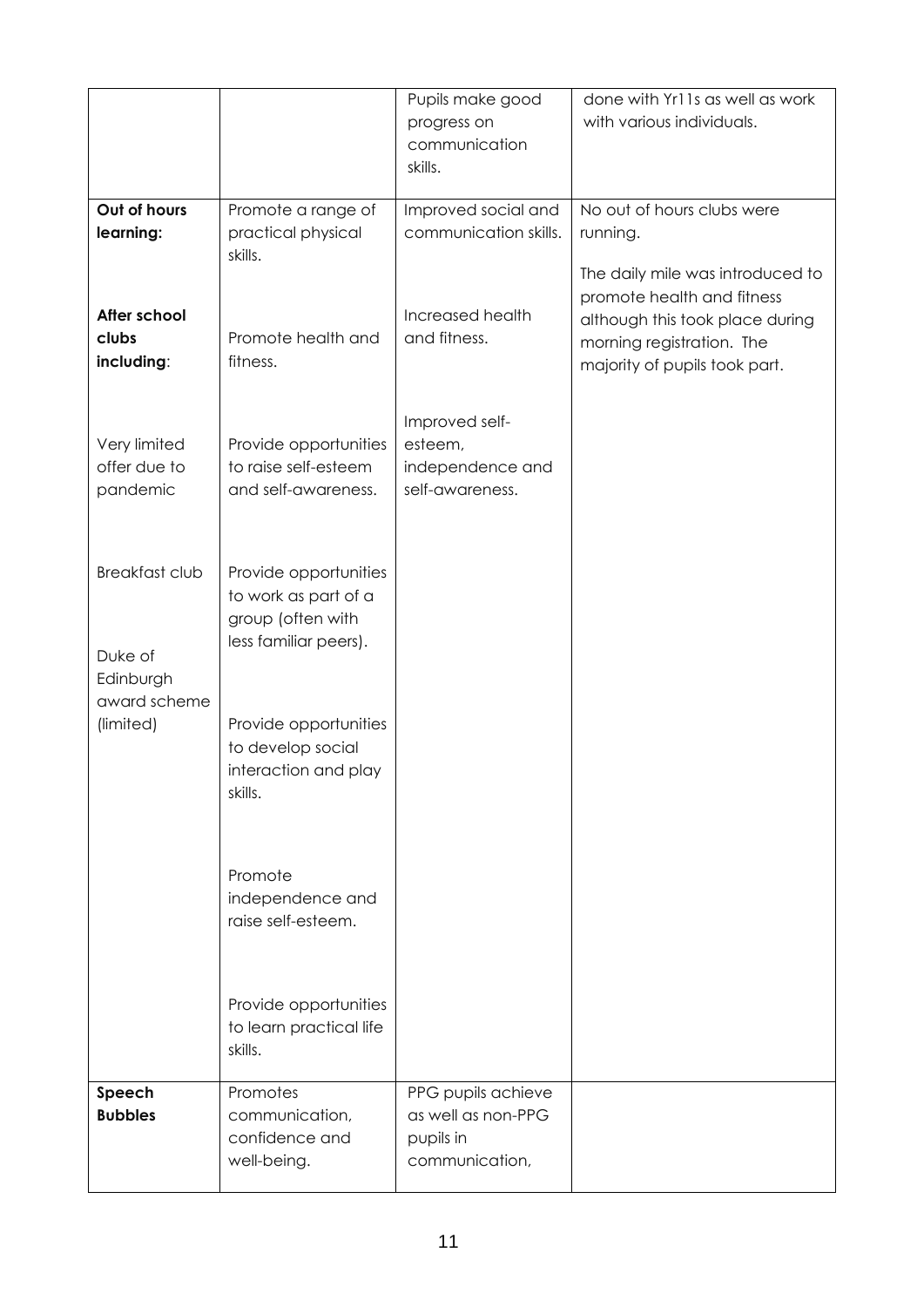|                    |                       | speech and            |                                                          |
|--------------------|-----------------------|-----------------------|----------------------------------------------------------|
|                    |                       | language.             |                                                          |
|                    |                       |                       |                                                          |
|                    |                       | Pupils make good      |                                                          |
|                    |                       | progress on           |                                                          |
|                    |                       | communication skills. |                                                          |
|                    |                       |                       |                                                          |
| <b>Targeted</b>    | Provide sensory input | Improved              | The proposed activity using the                          |
| <b>Resources</b>   | for pupils, improve   | engagement with       | targeted resources budget did                            |
|                    | wellbeing and         | science. More         | not take place due to the                                |
|                    | interaction with      | positive attitudes to | pandemic although discussions                            |
|                    | animals.              | learning.             | involving the middle leaders on                          |
| Resource           |                       |                       | how to spend the budget took                             |
| budget             |                       |                       | place early in the year.                                 |
| delegated to       |                       |                       |                                                          |
| middle leaders     |                       | Pupils gained sensory |                                                          |
| to provide         |                       | experiences           |                                                          |
| targeted           |                       | interacting with      |                                                          |
| support to         |                       | animals and a sense   |                                                          |
| identified         |                       | of responsibility and |                                                          |
| groups of          |                       | care when             |                                                          |
| pupils.            |                       | interacting with live |                                                          |
|                    |                       | animals.              |                                                          |
|                    |                       |                       |                                                          |
|                    |                       |                       |                                                          |
| Science and        |                       |                       |                                                          |
| <b>Animal Week</b> |                       |                       |                                                          |
| and/or new         |                       |                       |                                                          |
| activity tbc       |                       |                       |                                                          |
|                    |                       |                       |                                                          |
| <b>Parental</b>    | Increase              | Parents take an       | Weekly newsletters emailed to                            |
| engagement         | attendance of         | active interest in    | parents to inform and promote                            |
|                    | parents at            | improving their       | engagement with school news                              |
|                    | curriculum events or  | children's            | and events.                                              |
|                    | workshops.            | attainment and        |                                                          |
|                    |                       | social/communicati    | During lockdown, weekly phone                            |
|                    |                       | on skills by learning | calls were made to check on                              |
|                    | Increase and aid      | strategies for child  | wellbeing, discuss work and                              |
|                    | parents'              | support at home.      | various issues.                                          |
|                    | engagement of         |                       | Laptops issued to                                        |
|                    |                       |                       |                                                          |
|                    | learning to improve   |                       | disadvantaged pupils to aid<br>access to work online and |
|                    | pupil progress.       | Increased             |                                                          |
|                    |                       | attendance of         | encourage parental support at                            |
|                    |                       | (video/telephone)     | home.                                                    |
|                    | Implement email as    | parents evenings      | Parents evenings conducted                               |
|                    | primary point of      | and school events.    |                                                          |
|                    | communication with    |                       | over the phone or online which                           |
|                    |                       |                       | increased attendance and                                 |